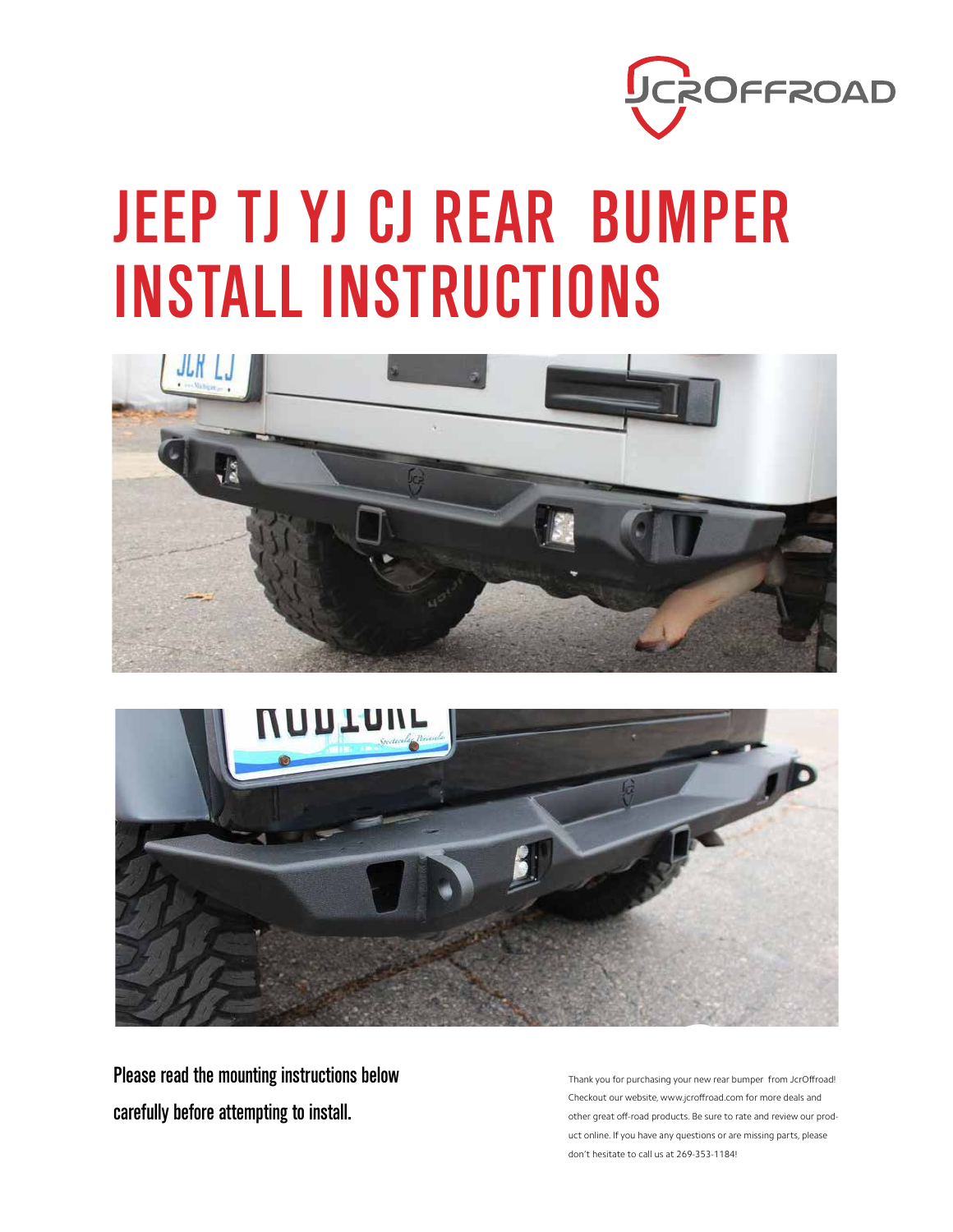## **SWBRC & SWBRV** - CRUSADER / VANGUARD REAR MID WIDTH BUMPER *- TJ/LJ/YJ/CJ7 WRANGLER*

Made in USA

### **Item Code Legend**

*EX: SWBRC-PC R : Rear C : Crusader* V : Vanguard -PC : Powdercoated -BARE : Bare Metal



#### **Additional Parts**



Spindle Sleeve Cap X2

#### **Bolt Pack:**

#### *SWBRB-BP:*

- 6 7/16 X 1 1/2 Hex Bolt
- 6 7/16 Flange Nut
- 8 7/16 Flat Washer
- 2 12mm 1.75 Hex Bolt

#### **Tools Needed**:

- 3/4" Wrench or socket (All)
- 15mm Wrench or socket (TJ)
- 11/16" Wrench or socket (All)
- 5/8" Wrench or socket (All)
- 3/16 Allen
- 1/2" Drill
- RTV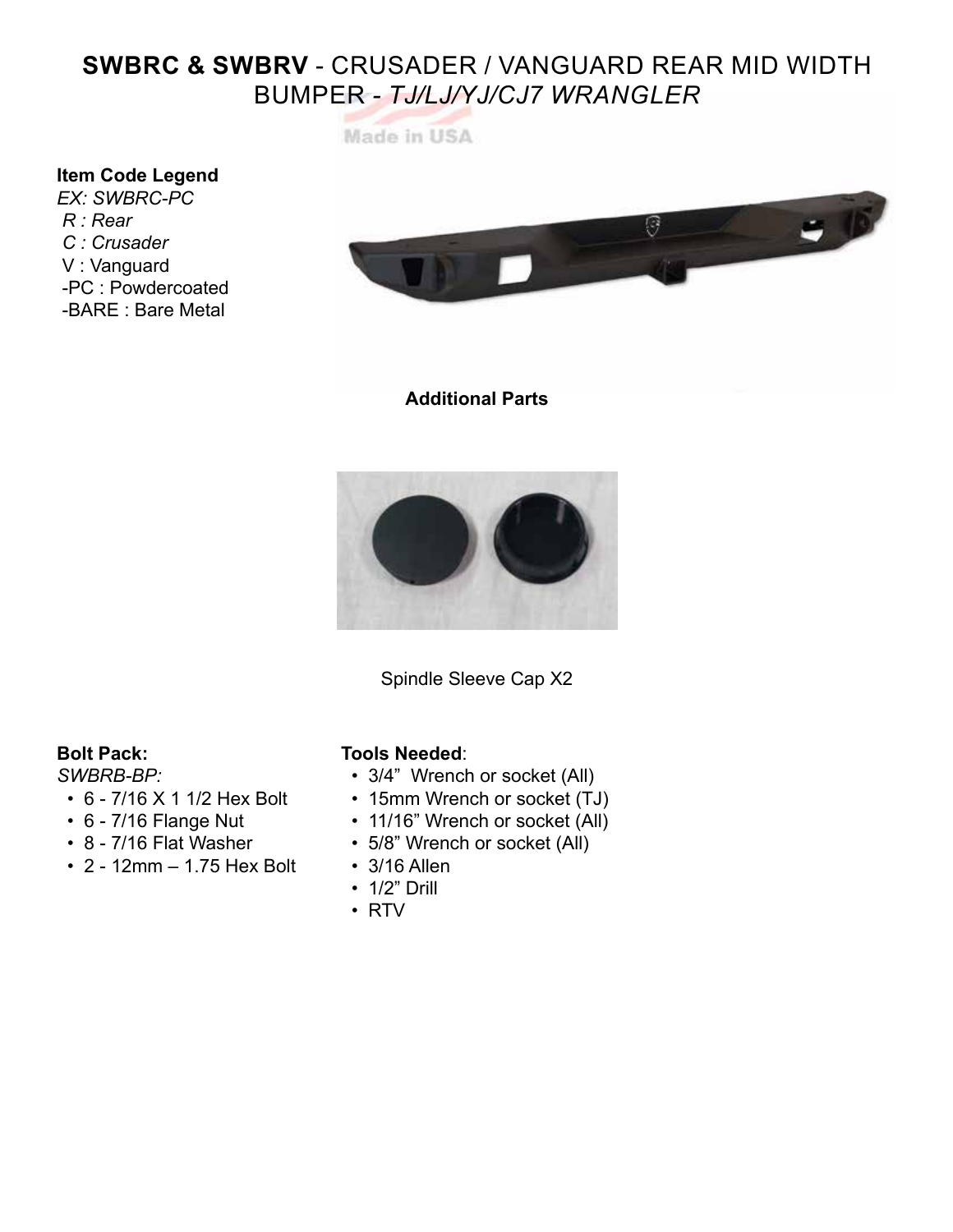Remove the factory rear bumper or bumperettes if applicable.

On TJ and YJ models the outer studs are pre-installed. 2

On TJ's use the provided template to drill (2) 1/2" holes in the rear frame cross member. (1) on each side. Line the outside holes in the template up with the OEM holes on each outside end of the cross member. Template can found at the end of these instructions. 3



 $\boldsymbol{4}$  YJ and CJ's should already have these inner holes in the cross member. If yours does not, use the template to drill these holes.

1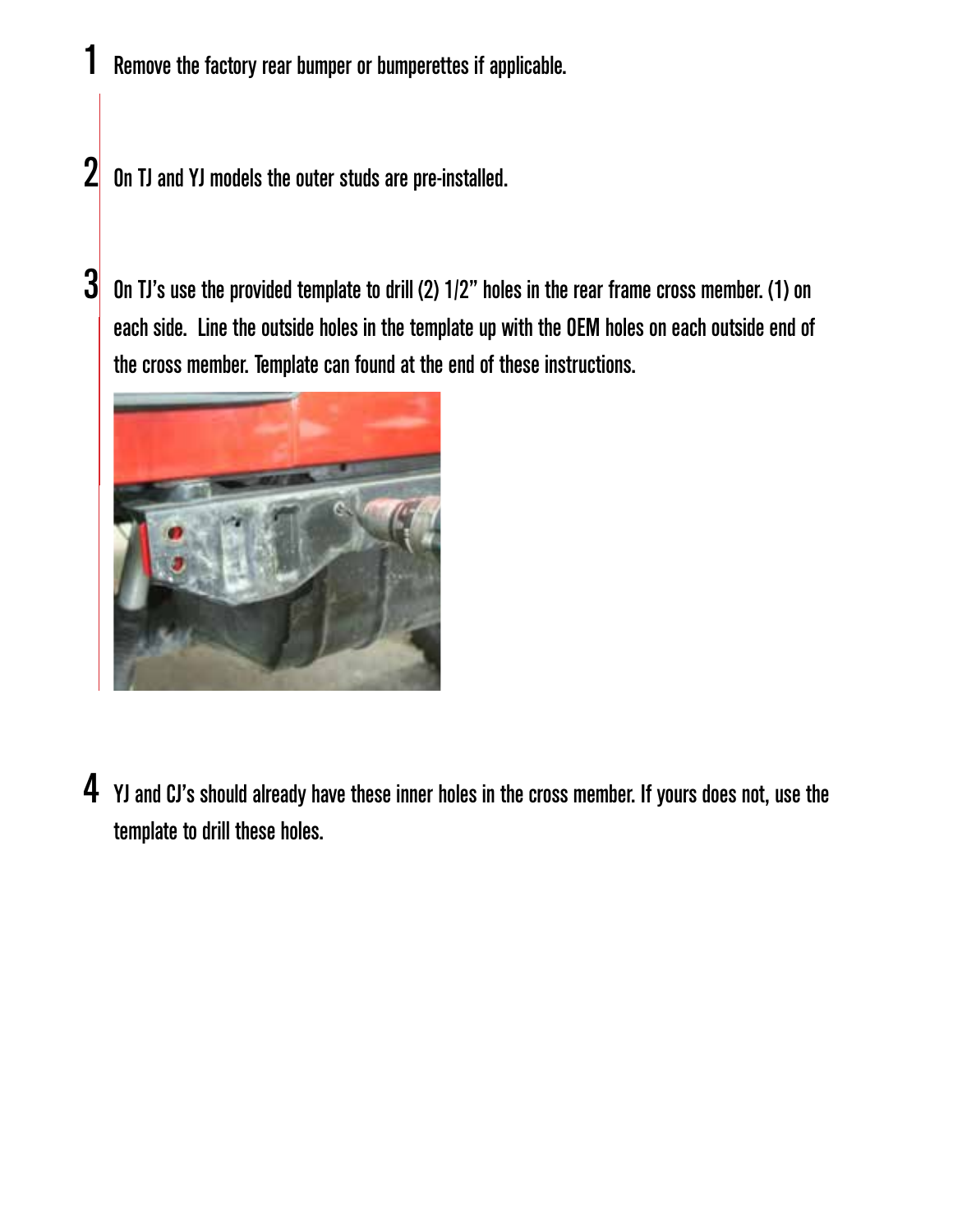- $5$  If you bought the optional tie-in brackets, install them now. (TJ shown.)
	- A TJ Model tie ins: You will need to fish nuts up inside the frame, do the uppermost one first. Taping a nut into a box end wrench is a good trick for this. These holes may need to be opened up with a drill bit slightly on some models.
	- B YJ Model tie ins: These are designed to weld onto the frame.
	- C CJ Model tie ins: The supplied bolts go all the way through the frame. Take caution not to over tighten them.



- $\bf{6}$  Have a helper hold the bumper up against the rear frame bulkhead, and loosely install a 7/16" bolt, washer, and nut on one of the outside holes on each side. Align the bumper and tighten these (2) bolts just enough to hold in place.
- On YJ's and TJ's check to be sure the lower tabs line up with the holes under the frame (1 on each side.) We have provided replacement metric lower bolts, but be aware your model may use standard hardware in this location. If so, reuse your factory bolts. 7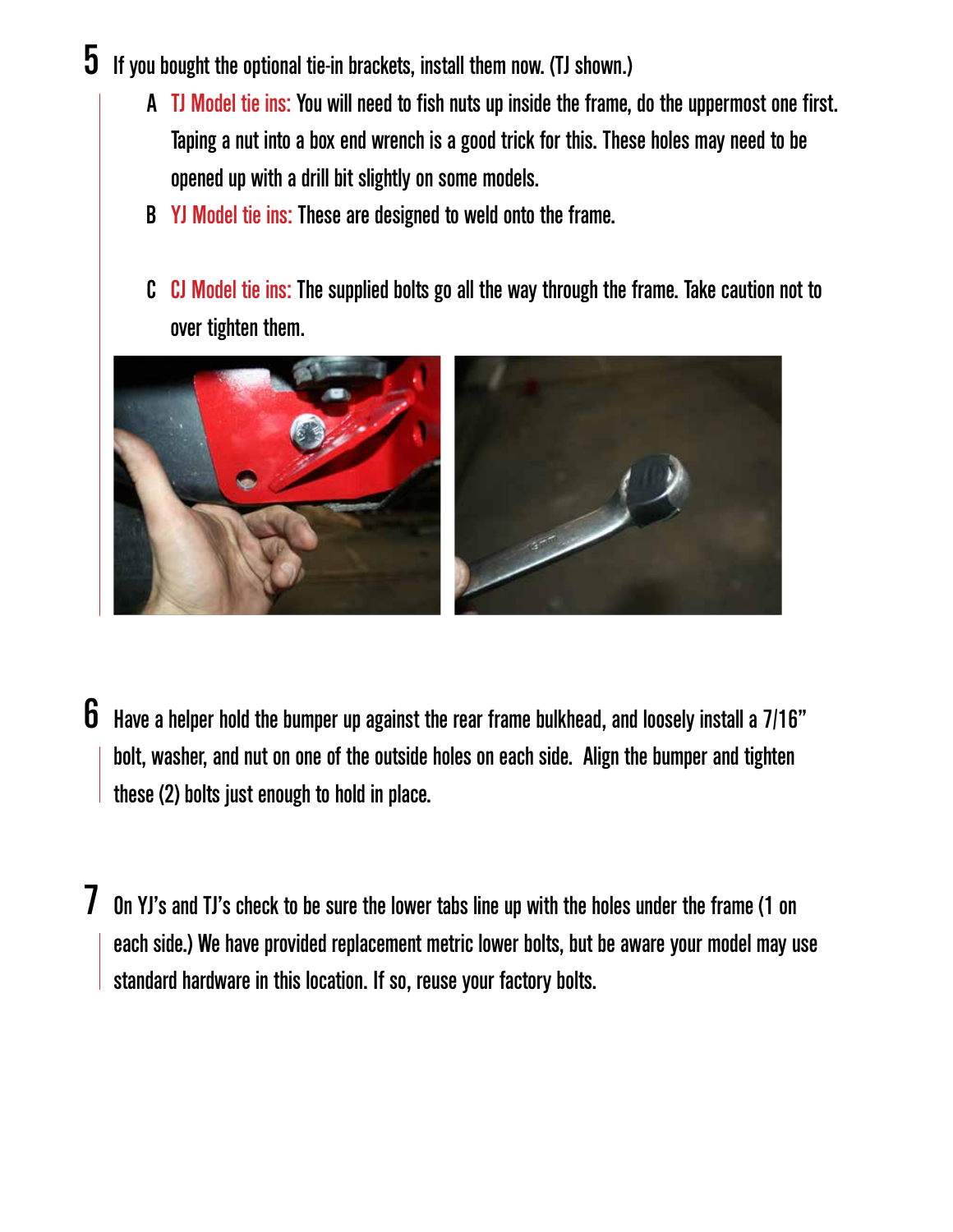- Install the inner (2) bumper bolts through the rear frame cross member (threads toward the front of the Jeep.) On large gas tanked YJ and TJ's these bolts may be difficult to access inside the cross member. You can either lower the gas tank slightly or use a thin end wrench or needle nose pliers to get this nut started. (The tape trick above may also help.) 8
- Finally install any reaming bolts in the cross member, lower tabs, or tie-ins. If you are happy with the position of the bumper tighten all bolts. 9



- 10 On Jeeps with minimal access to the inner cross member bolts, a combination of extensions may help to tighten the nuts.
- 11 Proceed to the tire carrier installation instructions if applicable.
- 12 Enjoy your new bumper!